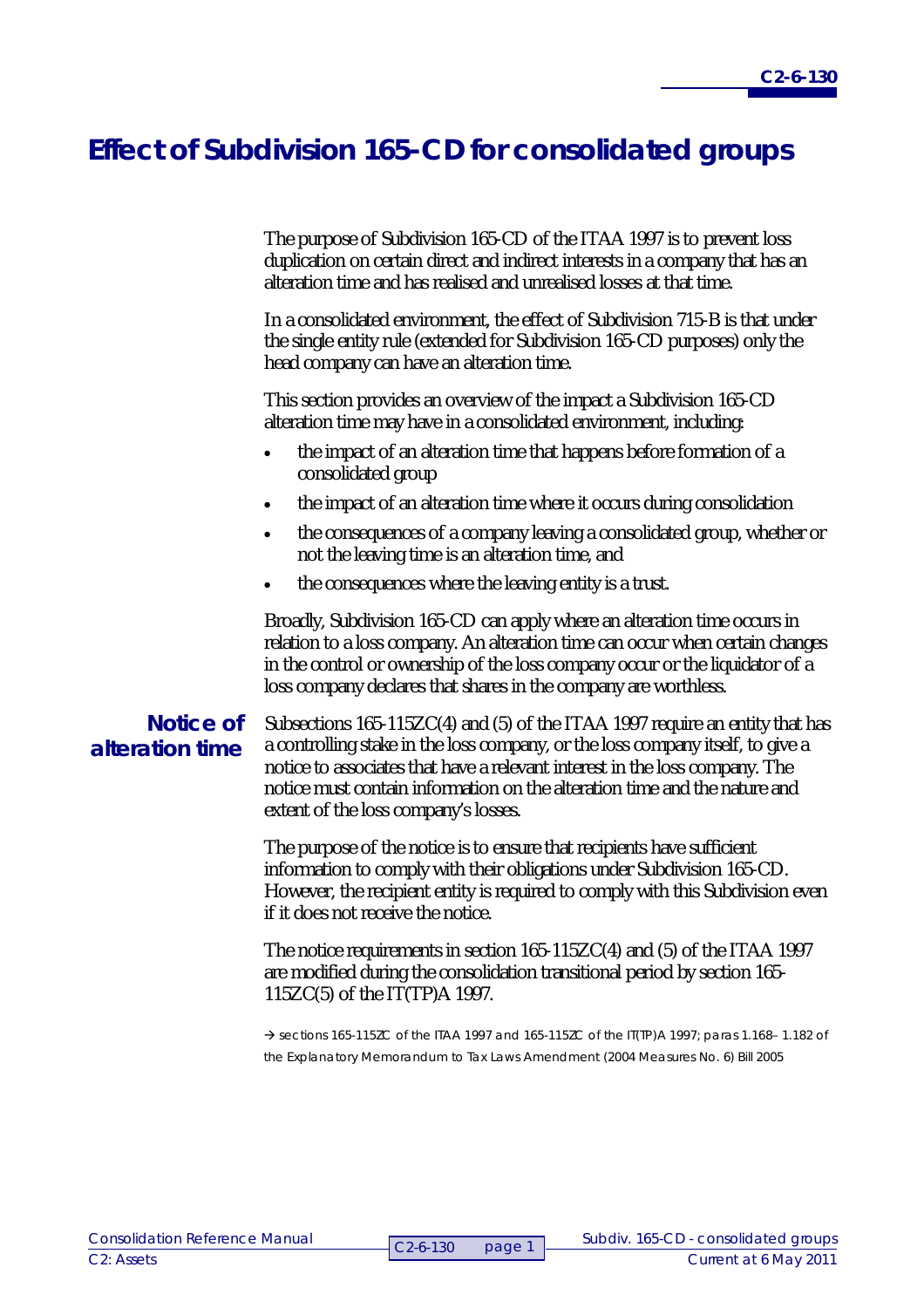# **Alteration time before formation**

When a consolidated group forms there is generally no need to adjust membership and debt interests of the head company or a chosen transitional entity that are direct or indirect interests in a company that had an alteration time before formation. This will be the case where Subdivision 165-CD has applied using the individual asset method to make adjustments to the adjustable values of those interests.

However, where the global method of asset valuation for Subdivision 165-CD purposes has been used to determine the unrealised losses, there is a special rule in subsections 705-65(3A) and 705-75(3) that may require further adjustments to membership and debt interests in a joining entity.

Also, formation time adjustments to interests (e.g. membership and debt interests) held in a chosen transitional entity are not required because the allocable cost amount method is not used to calculate the tax value of its assets.

The comments above also apply to membership interests and debts the head company has in a joining entity where they are direct or indirect interests in a company that had an alteration time.

# **Alteration time during consolidation**

Division 715 ensures that the loss integrity principles in Subdivision 165-CD apply to consolidated groups by extending the scope of the single entity rule in section 701-1(1) and the entry history rule in section 715-5 for all the purposes of Subdivision 165-CD. The broad effects of this extension of the single entity principle are that:

- only the head company of a group can have a Subdivision 165-CD alteration time, and
- only interest in the head company will be subject to reductions and other consequences under Subdivision 165-CD.

The head company will be the only loss company for Subdivision 165-CD purposes. However, because the loss company calculation embraces the single entity principle it will be necessary to include the assets and losses of all of its subsidiaries in the calculation.

Either the individual asset method or global method of working out the adjusted unrealised loss in Subdivision 165-CD can be used to work out whether the head company is a loss company.

Where the head company meets the loss company criteria, adjustments are made to the direct and indirect interests of certain controlling entities in the head company. Although no adjustments are made to membership interests in each subsidiary, there can be consequences when entities leave the consolidated group.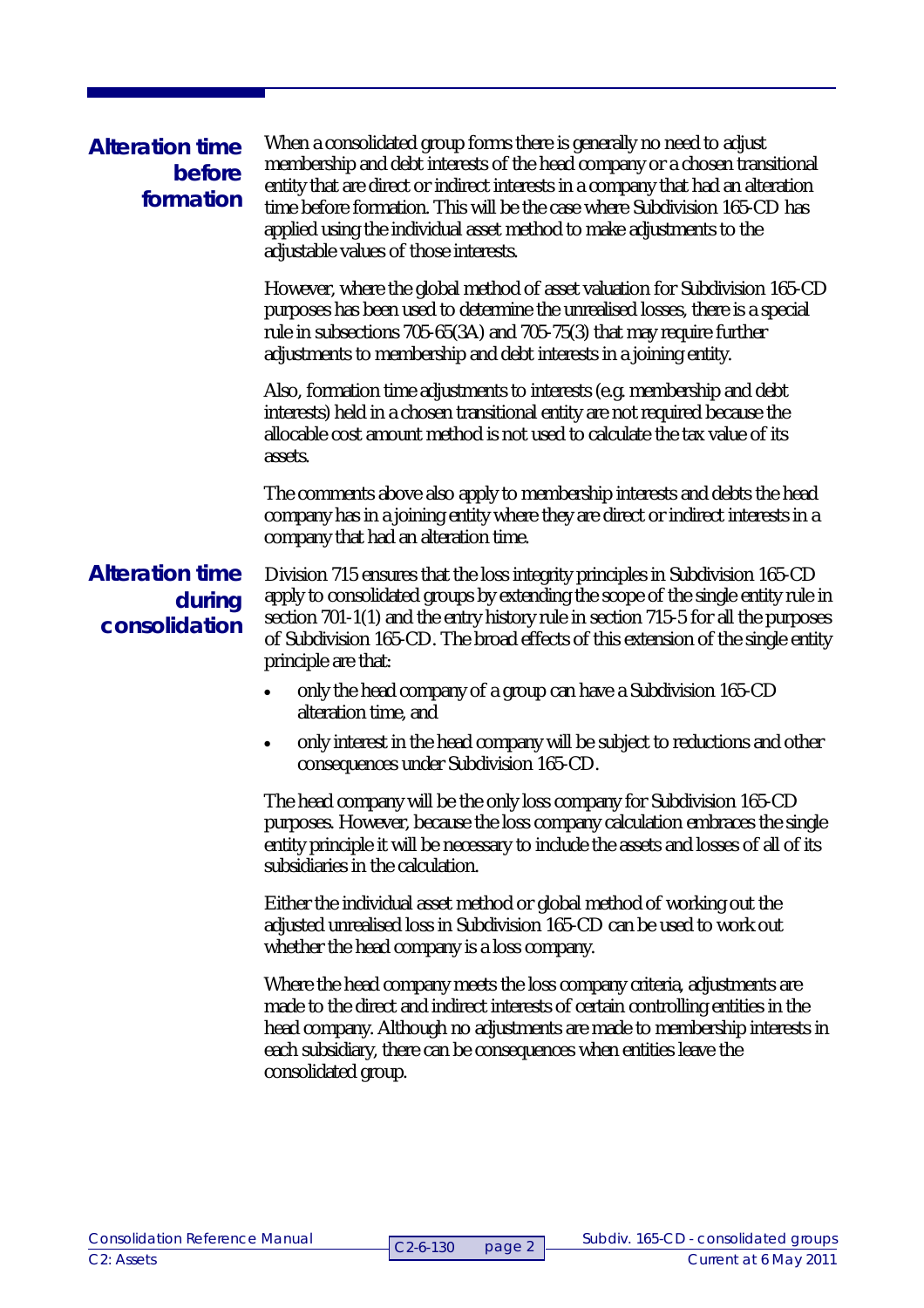**Company leaving a consolidated group**

**When a leaving entity has an alteration time and is a loss company – section 715-255**

Where a company leaves a consolidated group it will be necessary to ensure that loss duplication is appropriately prevented when recognition of the membership interests in the leaving entity are resumed under Division 711.

#### *Step 1: Determine if there has been an alteration time for the leaving entity*

#### *(A) Ownership or control of a leaving entity has altered since the head company's last alteration time, or formation*

Broadly, if there is a change in ownership of 50% or more or a change in control of a leaving entity since the later of the head company's last alteration time or formation, the leaving entity has an alteration time at the leaving time as set out in section 715-245.

#### *(B) The head company has had an alteration time but ownership and control of the leaving entity has not altered since*

Broadly, where the head company has had at least one alteration time since the group formed, and there have not been changes in ownership of 50% or more or changes in control of the leaving entity since that time, the leaving time is taken to be an alteration time.

For the purpose of determining the leaving entity's next alteration time after it leaves the group, the reference time under subsections 165-115L(2) or 165- 115M(2) is the time just after the most recent alteration time for the head company before the subsidiary left the group.

### *Step 2: Determine whether the leaving company is a loss company*

A leaving company is considered to be a loss company:

- $\bullet$  Where the leaving time is an alteration time as outlined in step 1(A), the leaving company is a loss company if it has an adjusted unrealised loss in respect of the assets it leaves with (section 715-245).
- Where the leaving time is an alteration time as outlined in step  $1(B)$ , the leaving company is a loss company if the head company had an adjusted unrealised loss at its most recent alteration time. Only assets held by the head company at its most recent alteration time and that leave with the leaving company are taken into account in working out the adjusted unrealised loss.

### *Consequences of the leaving entity being a loss company*

Where the leaving entity has an alteration time at the leaving time and it is a loss company, the head company must choose whether to:

 reduce the cost setting amount of membership interests just before leaving to nil, or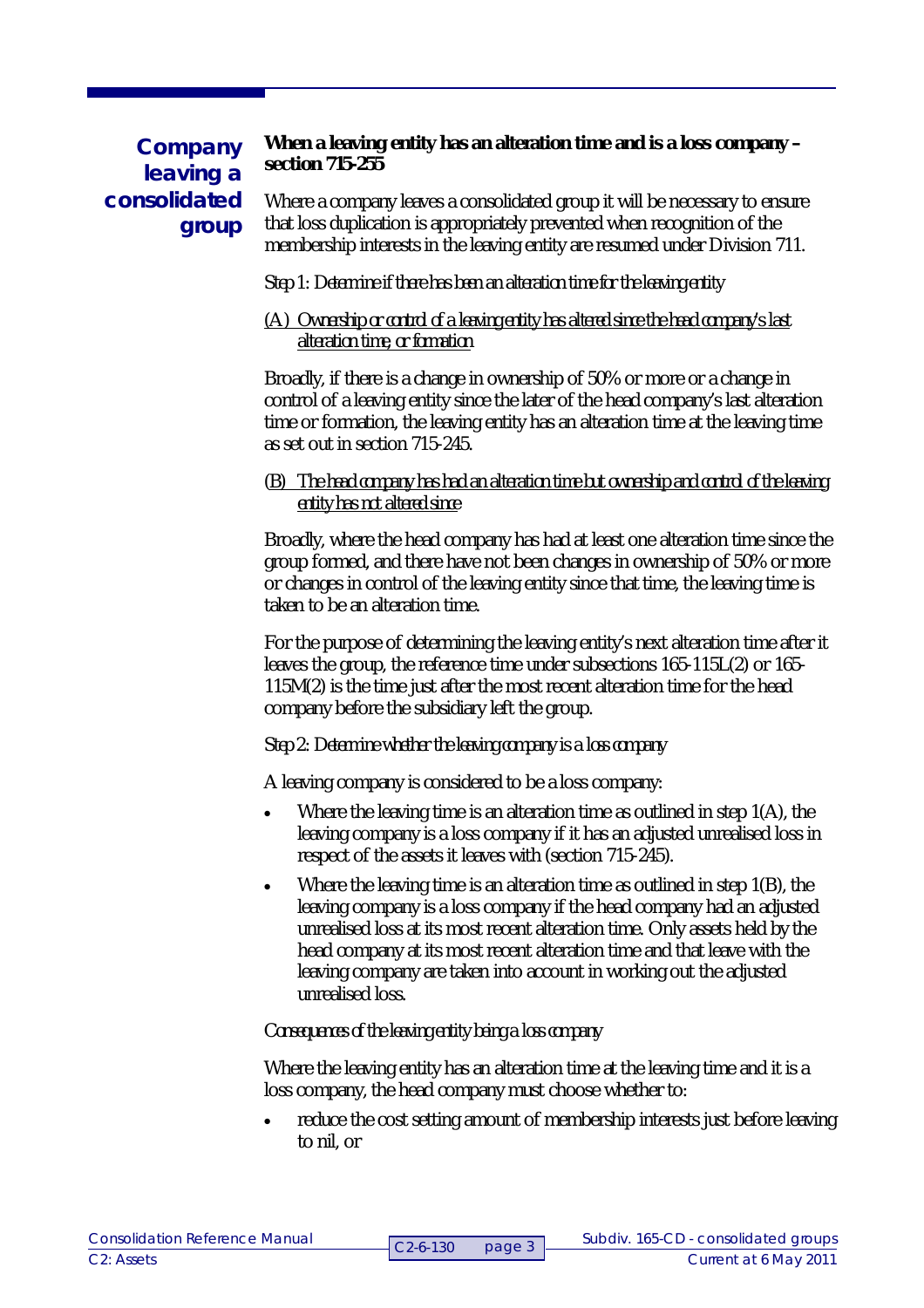|                                          | reduce the cost setting amount of the membership interests just before the<br>$\bullet$<br>leaving time by making an adjustment worked out under section<br>165-115ZB as modified by subsection 715-255(3).                                                                                                                                                                                                                                                         |  |
|------------------------------------------|---------------------------------------------------------------------------------------------------------------------------------------------------------------------------------------------------------------------------------------------------------------------------------------------------------------------------------------------------------------------------------------------------------------------------------------------------------------------|--|
|                                          | The head company's choice must be made within six months after the leaving<br>time, or a further period allowed by the Commissioner. After the relevant<br>period and unless it can be established otherwise the head company is taken to<br>have chosen to reduce the cost setting amounts just before the leaving time to<br>nil.                                                                                                                                 |  |
|                                          | Where a member of the group holds non-membership equity interests in the<br>leaving entity, those assets are treated as if they are membership interests in the<br>leaving entity, but of a different class to any other membership interest in the<br>leaving entity.                                                                                                                                                                                              |  |
|                                          | Reference time of a leaving company if no alteration time occurs when it<br>leaves a consolidated group – section 715-260                                                                                                                                                                                                                                                                                                                                           |  |
|                                          | Where the head company has not undergone an alteration time since formation<br>of the group and before a particular subsidiary leaves the group, and the<br>leaving time is not an alteration time for the leaving entity, section 715-260 sets<br>out how the leaving entity determines its first post-leaving alteration time and<br>the associated reference time. To facilitate the process the additional<br>assumptions in section 715-290 must also be made. |  |
| Trust leaving a<br>consolidated<br>group | The assets and losses of a trust that is a member of a consolidated group are<br>subject to Subdivision 165-CD because they are treated as those of the head<br>company under the single entity rule.                                                                                                                                                                                                                                                               |  |
|                                          | When a trust leaves a consolidated group it is treated as a company at that time<br>and is deemed to have an alteration time.                                                                                                                                                                                                                                                                                                                                       |  |
|                                          | The trust is treated as a loss company at the leaving time if it has an adjusted<br>unrealised loss at that time.                                                                                                                                                                                                                                                                                                                                                   |  |
|                                          | Where the trust is a loss company the head company must make a choice about<br>the reductions it will make in respect of the membership interests in the trust.                                                                                                                                                                                                                                                                                                     |  |
|                                          | Broadly, just before leaving time the head company can choose to reduce the<br>cost setting amount of the interests to nil (subsection 715-270(6)) or make an<br>adjustment under section 165-115ZB as modified by section 715-270(7).                                                                                                                                                                                                                              |  |
|                                          | If a choice is not made within six months or further period allowed by the<br>Commissioner, it is assumed that the head company's choice was to reduce the<br>tax cost setting amounts to nil.                                                                                                                                                                                                                                                                      |  |

Note that non-membership equity interests are treated as membership interests, but will be treated as a different class of membership interests.